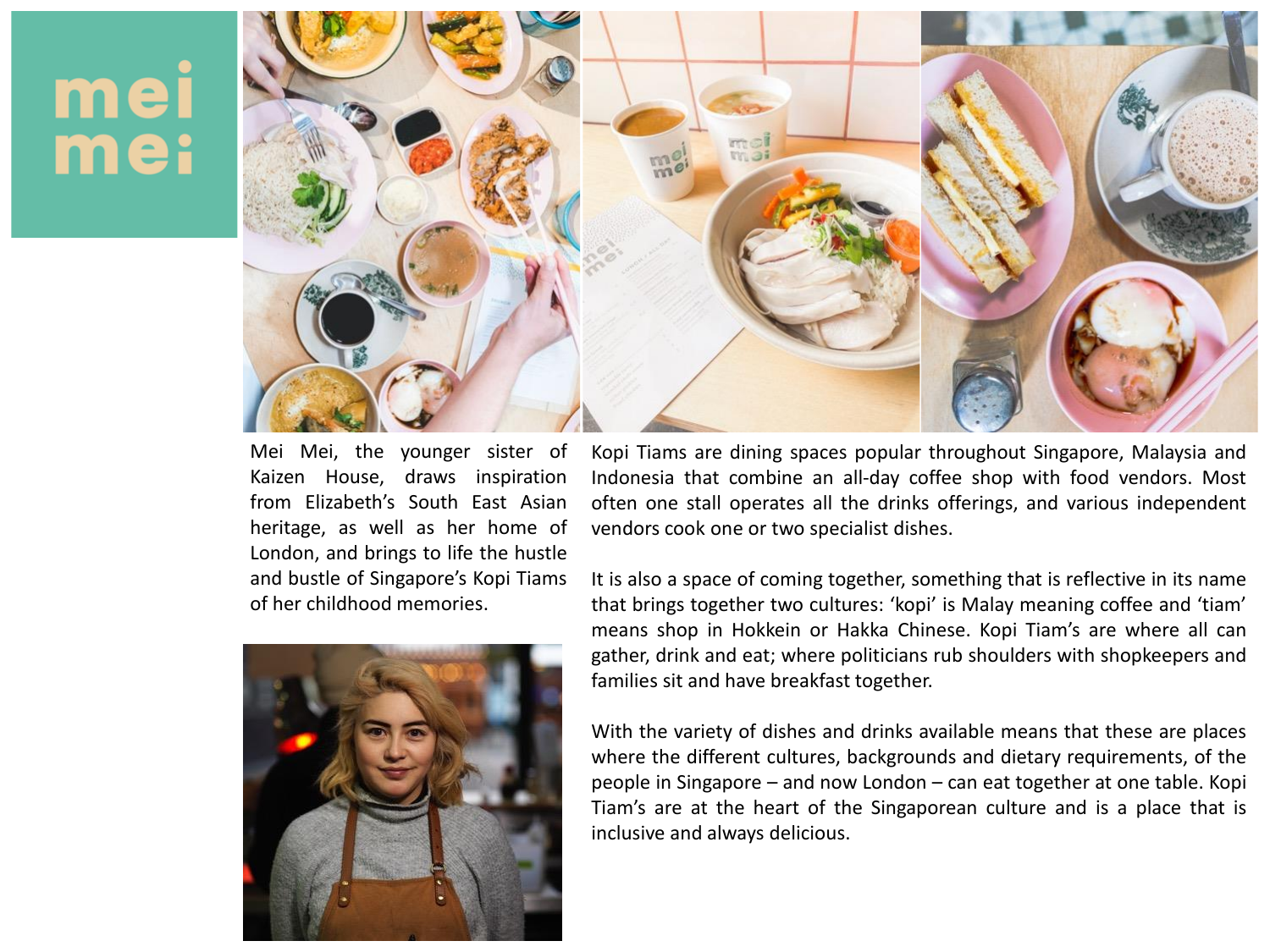

In its original iteration Mei Mei was a counter-top dining, an open-plan kitchen, plus grab and go options, mirror the kinetic energy of the allday coffee stops commonplace in Singapore. It hope to be this again soon.

It is now a Mei Mei Market & Deli, offering delivery and pick up of their dishes, as well as sauces, spice and curry mixes available nationwide and in various shops. This aspect of the business was always part of the plan but has been brought forward due to the pandemic.

On the menu at Borough is Mei Mei's signature **Hainanese chicken rice** using Ginger Pig Yorkshire chickens and all-natural, fresh ingredients sourced directly from Borough Market. Other dishes will include some of Elizabeth's signatures like **Nasi lemak**, a Malaysian breakfast staple consisting of coconut rice, fried egg, peanuts and cucumber with a spicy sweet sambal oelak (chilli sauce) made in house, and a hearty, uncomplicated **'Captain's Curry'** using 100-day old chickens from Ginger Pig braised in a mixture of spices, onion and potato. The team have also developed a bakery side to Mei Mie with a Pandan milk bun with kaya, Hot dog milk bun, Ham and cheese roll, and Cheese and onion roll.

Mei Mei is also about coffee and are proud to be serving their own range of Singaporean Nanyang Kopi, a blend that is rich and smooth with dark cacao and burnt toffee notes, served in all Kopi Tiams.